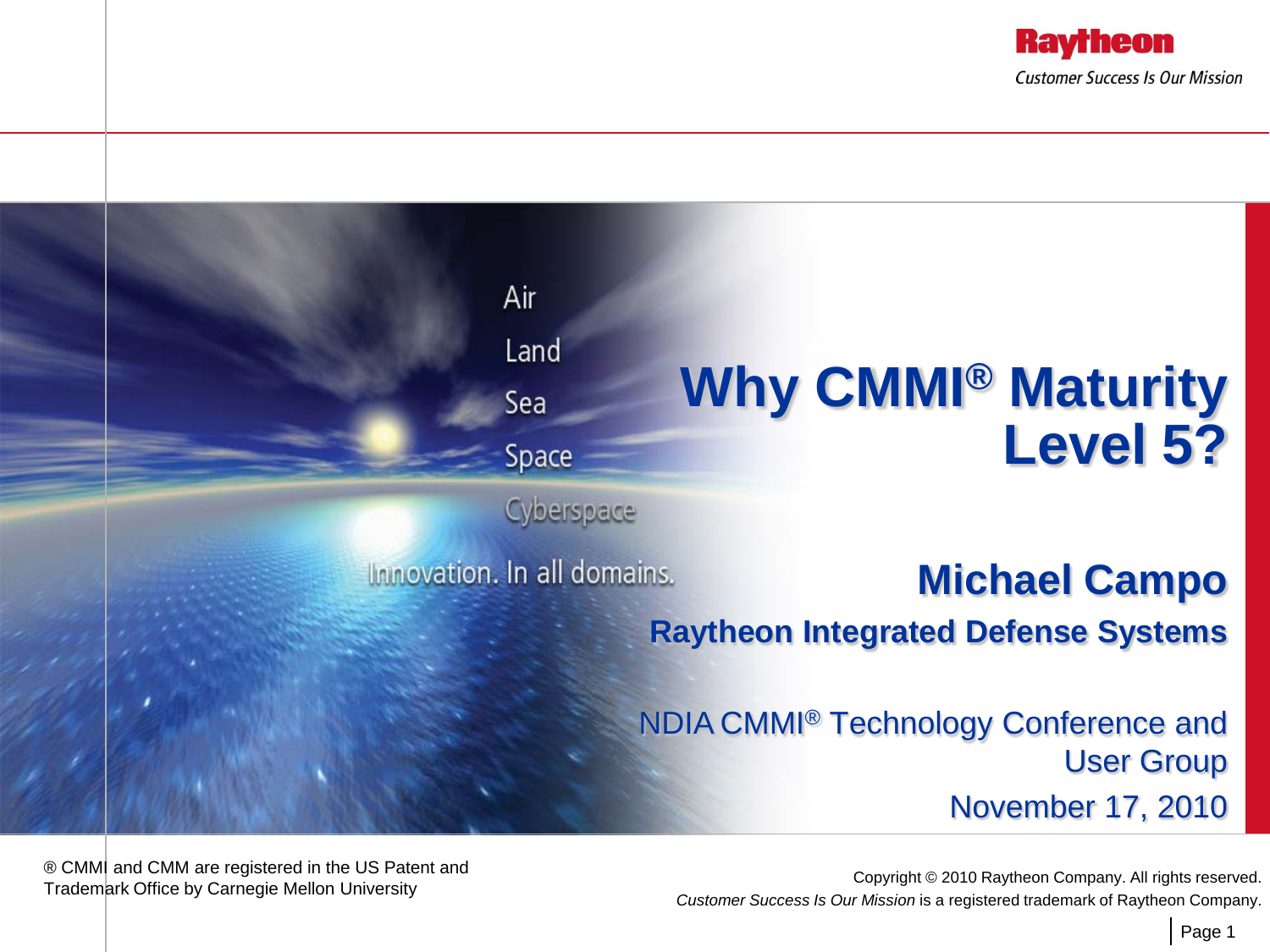

#### **Agenda**

- **Overview**
- **No. 33 MILLET Why CMMI<sup>®</sup> Maturity Level 5?**
- Quality and Process Performance Objectives
- Raytheon Integrated Defense Systems Return on Investment
- **Summary**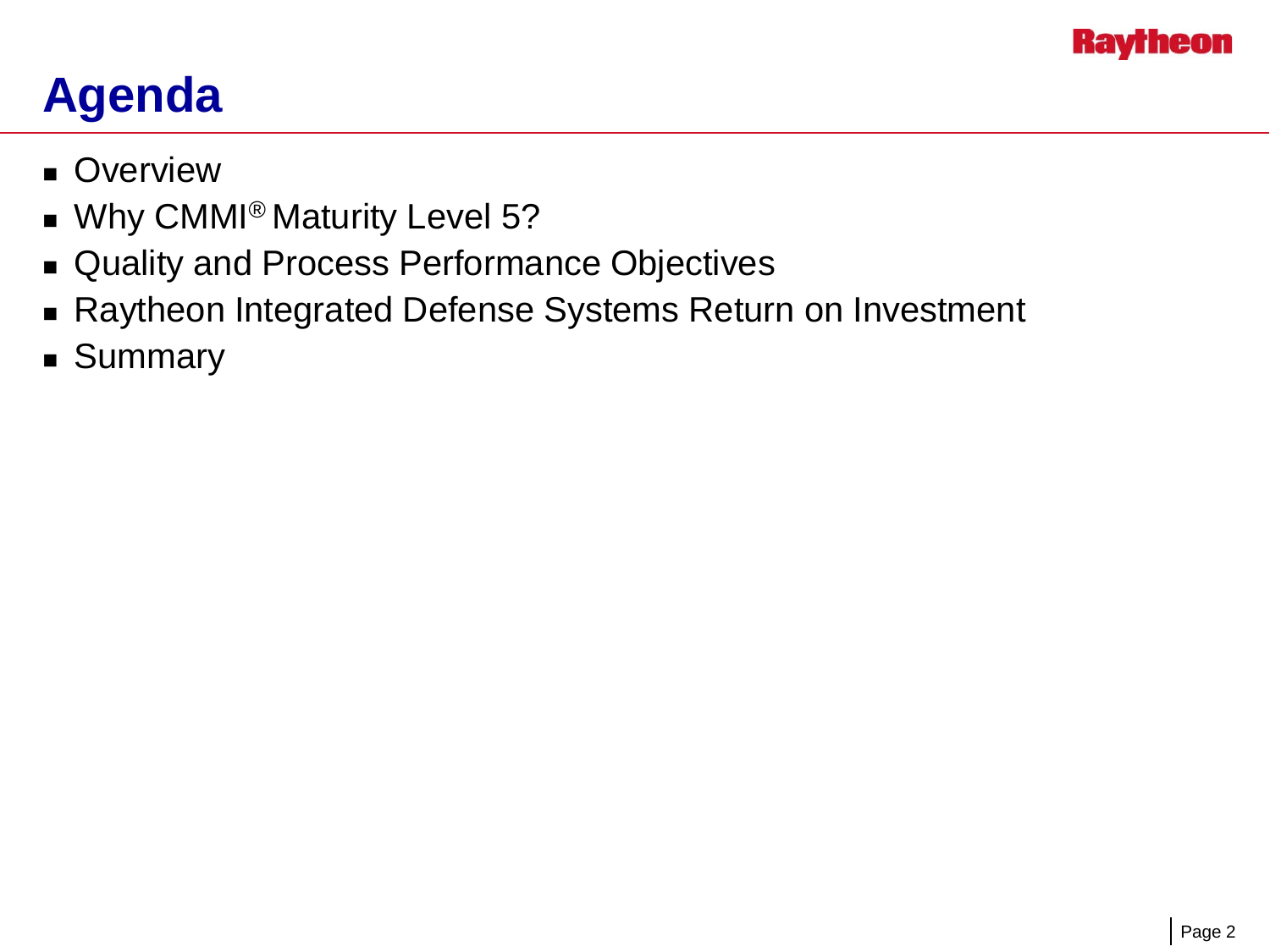

#### **Overview**

# Why Maturity Level 5?

- Where's the benefit?
- It costs too much! Who's paying for this?
- Maturity Level 3 is all we can afford!



- My customer says I only have to be Maturity Level 3!
- What is the impact of Maturity Level 5 on business goals?
- This presentation will summarize:
- Why CMMI**®** Maturity Level 5 offers value to a business
- Benefits Raytheon Integrated Defense Systems has realized from deploying Maturity Level 5 processes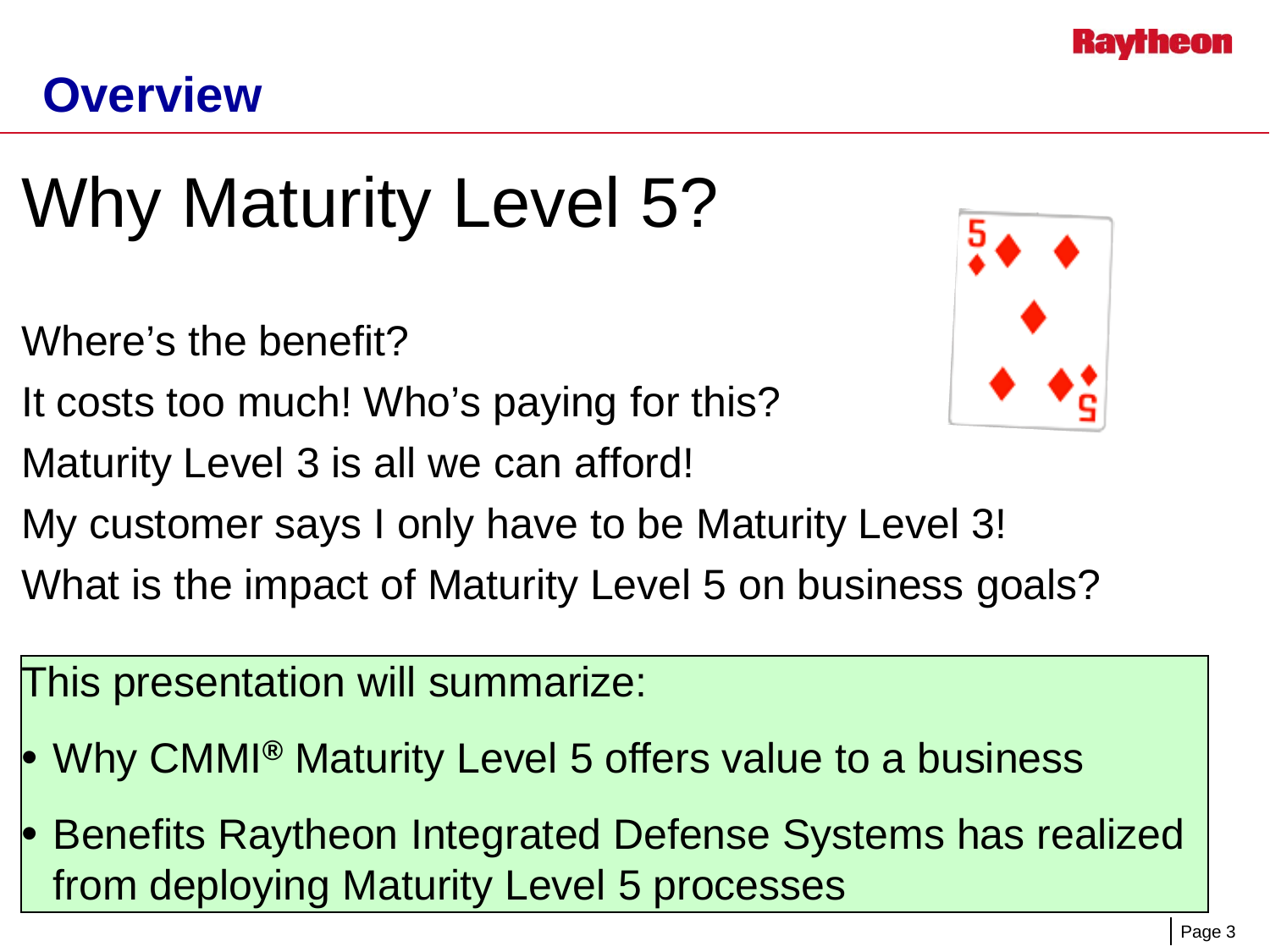

#### **High Maturity Controversy**



Founding Fathers Debate High Maturity

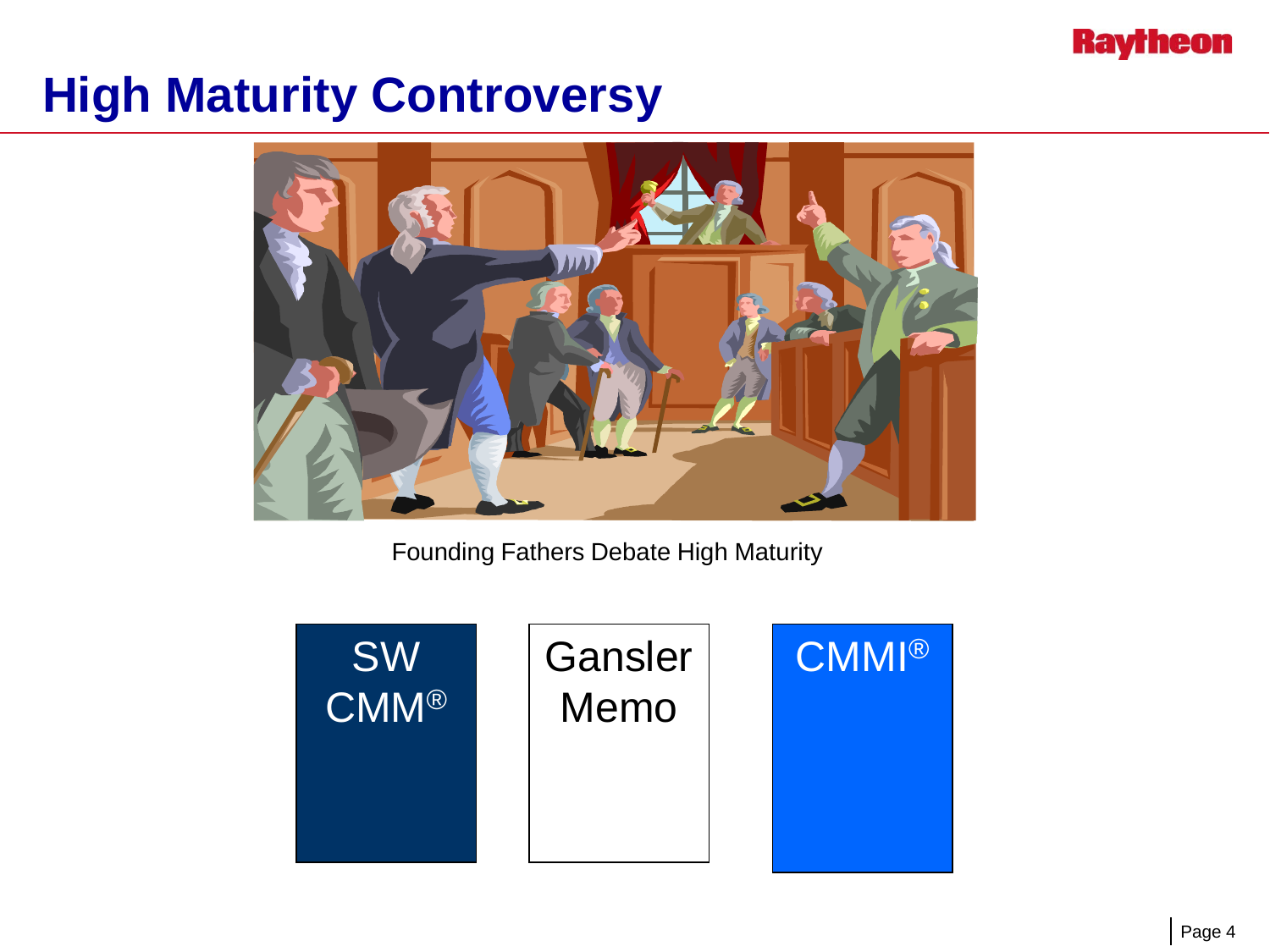

#### **The Race is On!**

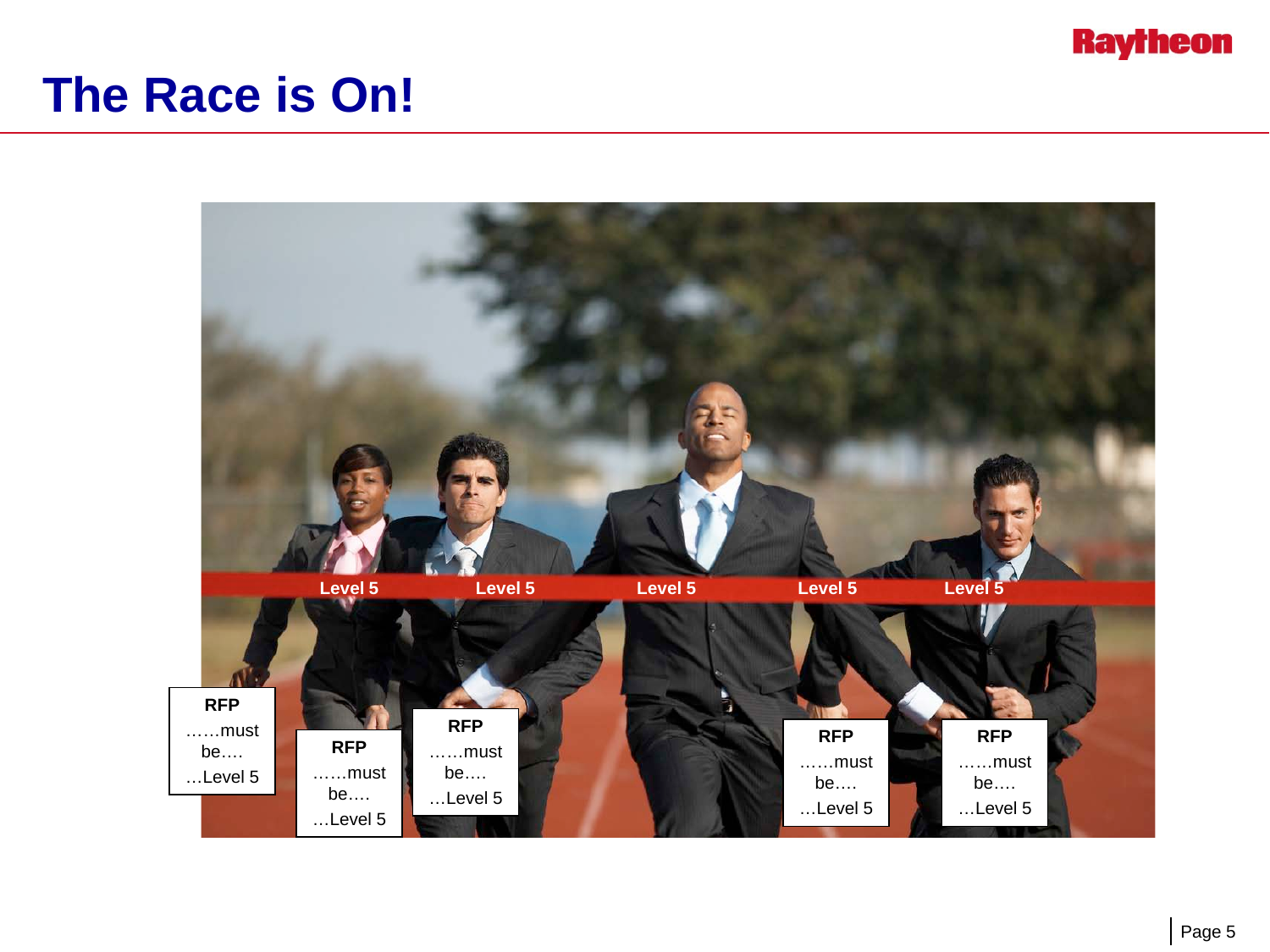

# "We have five maturity levels. We know three of them work."

Mark Schaeffer Office of the Under Secretary of Defense NDIA CMMI Technology Conference, 2007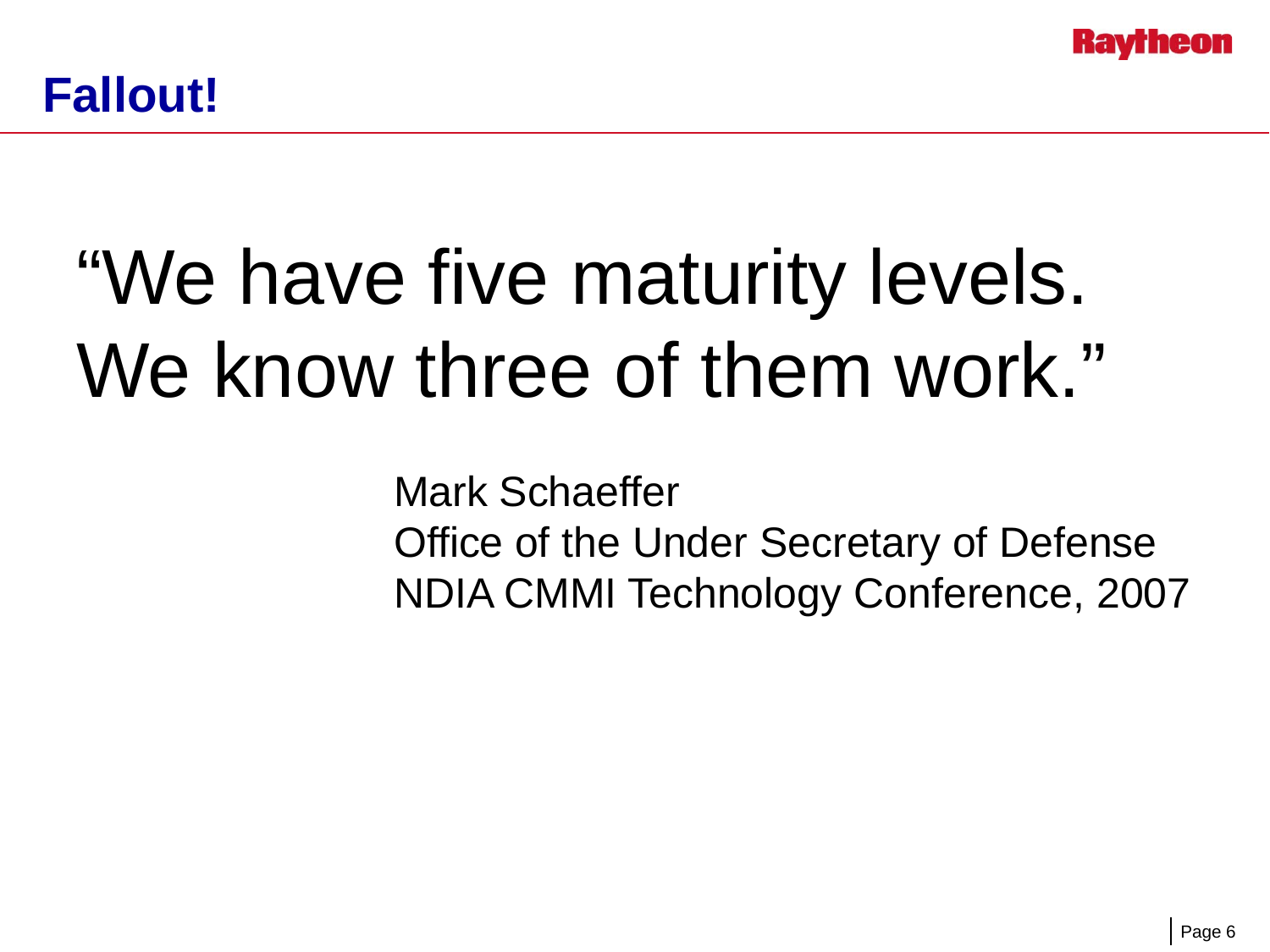#### **Raytheon**

#### **Response!**



® CMMI is registered in the US Patent and Trademark Office by Carnegie Mellon University SM SCAMPI is a service mark of Carnegie Mellon University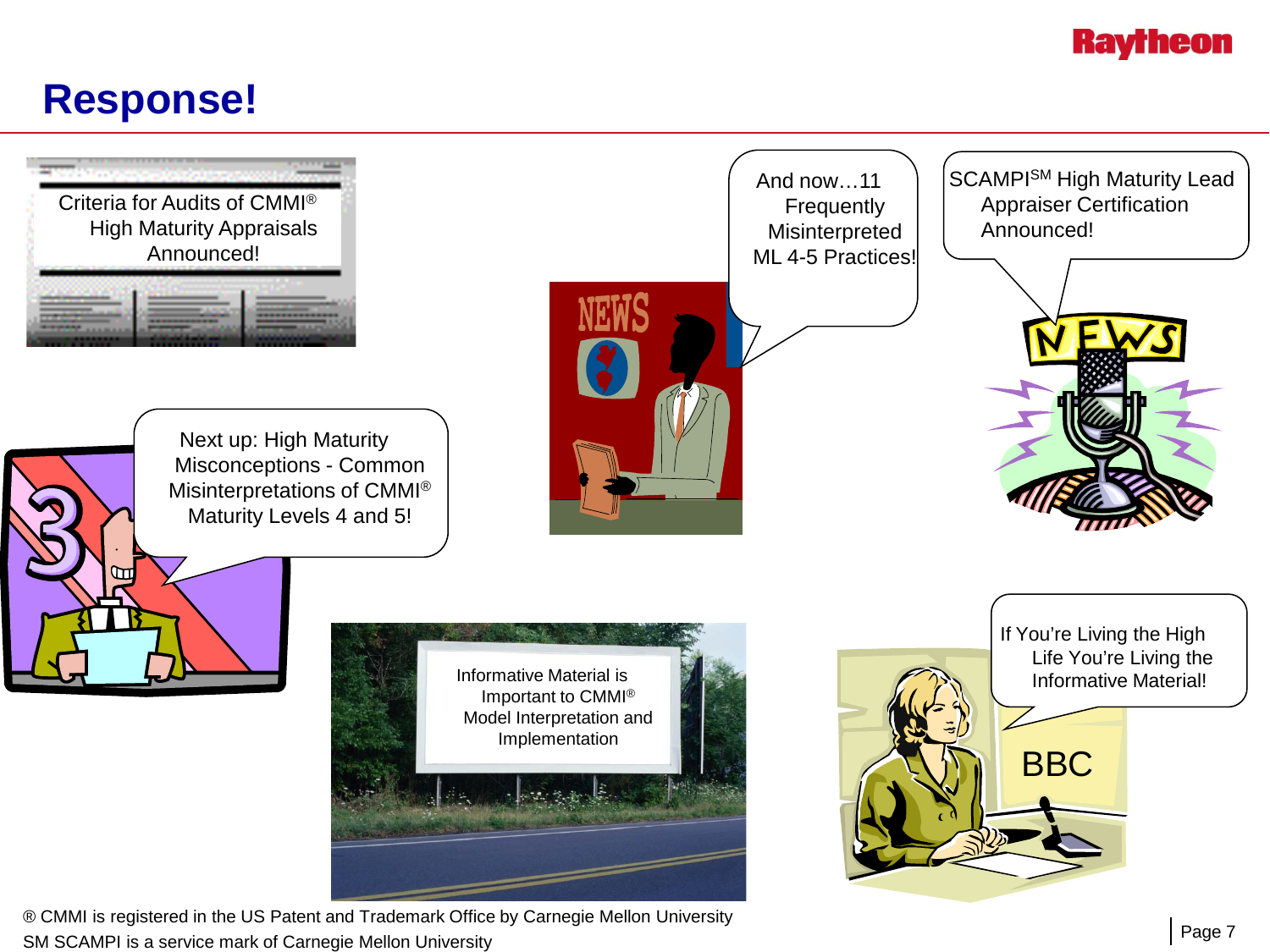

## **Why CMMI**® **Maturity Level 5?**

- CMMI<sup>®</sup> was created to support business improvement
	- CMMI**®** is a means to an end, not an end unto itself
	- As a model containing best practices, CMMI**®** is a business strategy tool to help achieve business objectives
- Business objectives often differ based on an organization's level of maturity
	- ML 2 and ML3 are about avoiding disasters and gaining control
		- ML 2 organization objectives: avoid disasters due to unrealistic plans, lack of requirements management, poor CM, management without progress measures, etc.

 $\Box$  Example: begin measuring individual project productivity

 ML 3 organization objectives: increased consistency of performance, common organizational process tailored by all projects, proactive project management

 $\Box$  Example: collect productivity on all projects using a tailored common process

- ML 4 and ML 5 are about managing against quality and process performance objectives to improve performance capability
	- ML 4 and ML 5 organization objective: quantitatively manage ability to perform against *quality and process performance objectives that align with business objectives*, take action accordingly, and perform causal analysis to improve performance
		- $\Box$  Example: understand variation in productivity, quantify ability to perform against productivity objective, target corrective action to improve productivity at project and organizational levels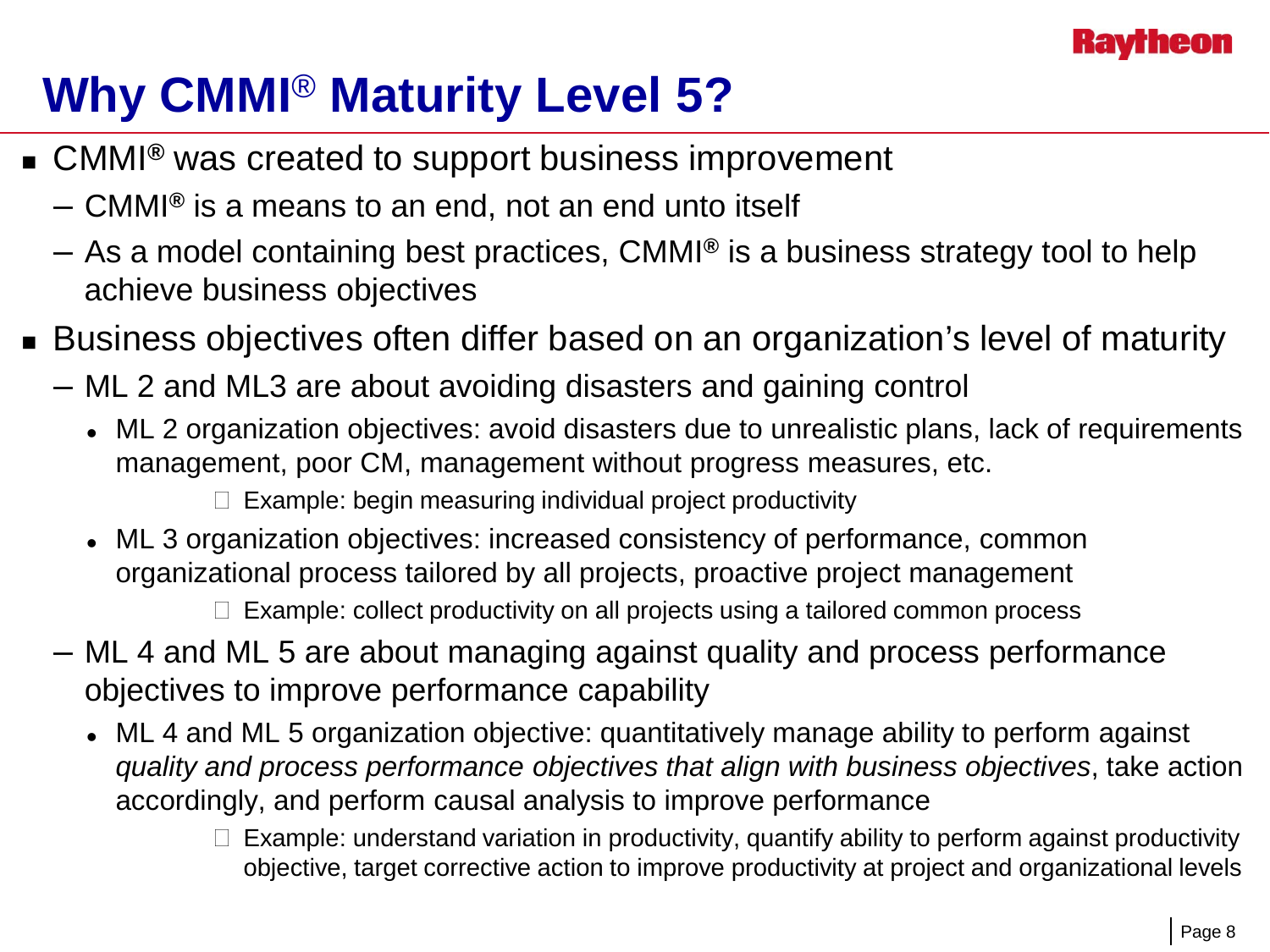

#### **CMMI** ® **Maturity Level 3 vs. Level 5**

Maturity Level 3 PMC SG1: Actual performance and progress of the project are monitored against the project plan.

IPM SP 1.5: Manage the project using the project plan, the other plans that affect the project, and the project's defined process.

OPF SG1: Identify improvements to the organization's process and process assets.



CMMI® ROI Scale

Maturity Level 5 OPP SP 1.3 Establish and maintain *quantitative objectives for quality and process performance* for the organization.

QPM SG1: The project is quantitatively managed using *quality and process performance objectives*.

OID SG1: Process and technology improvements, which contribute to meeting *quality and process performance objectives*, are selected.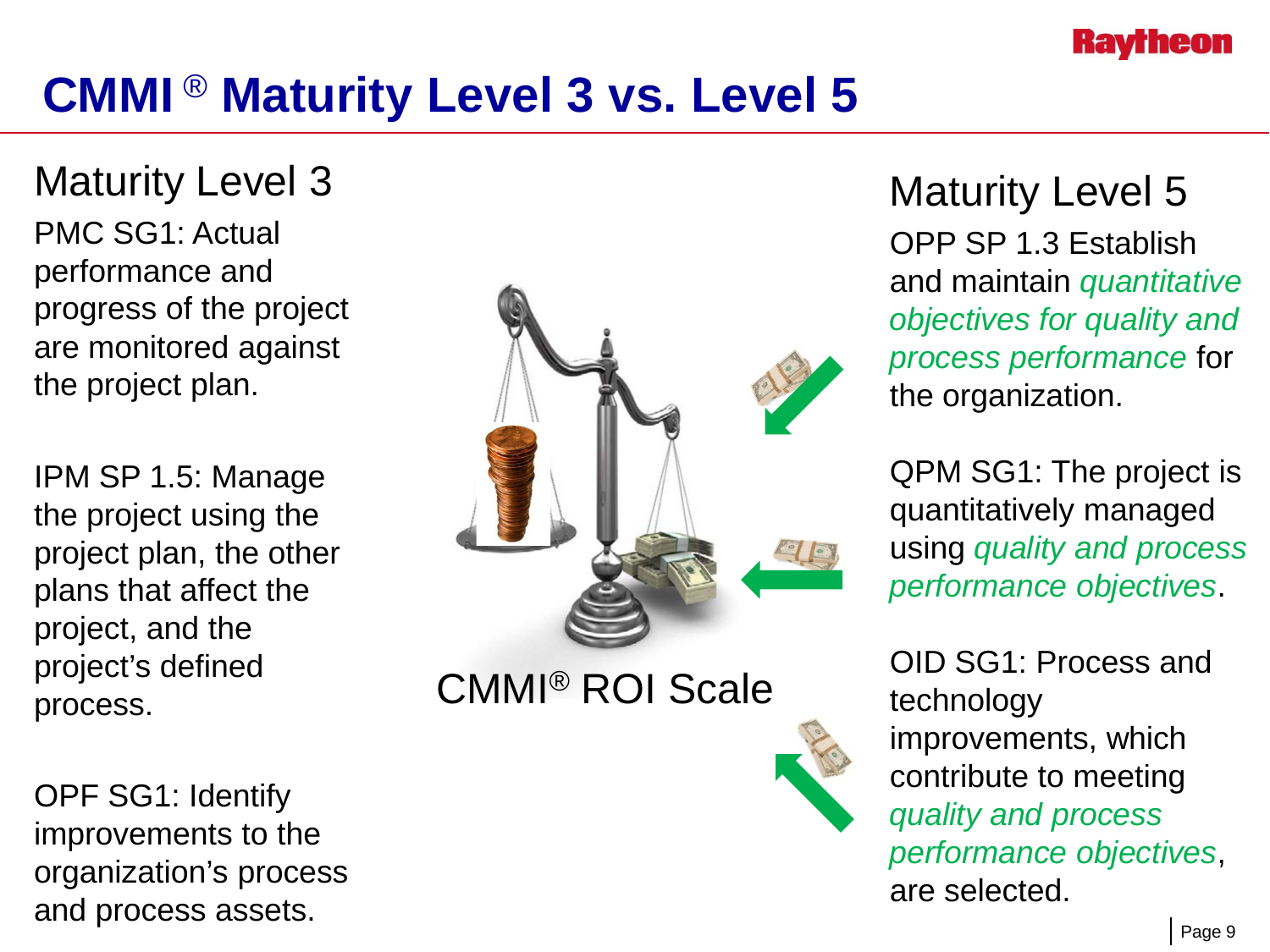#### **Quality and Process Performance Objectives**



The engine that drives high maturity

**Kavrneon**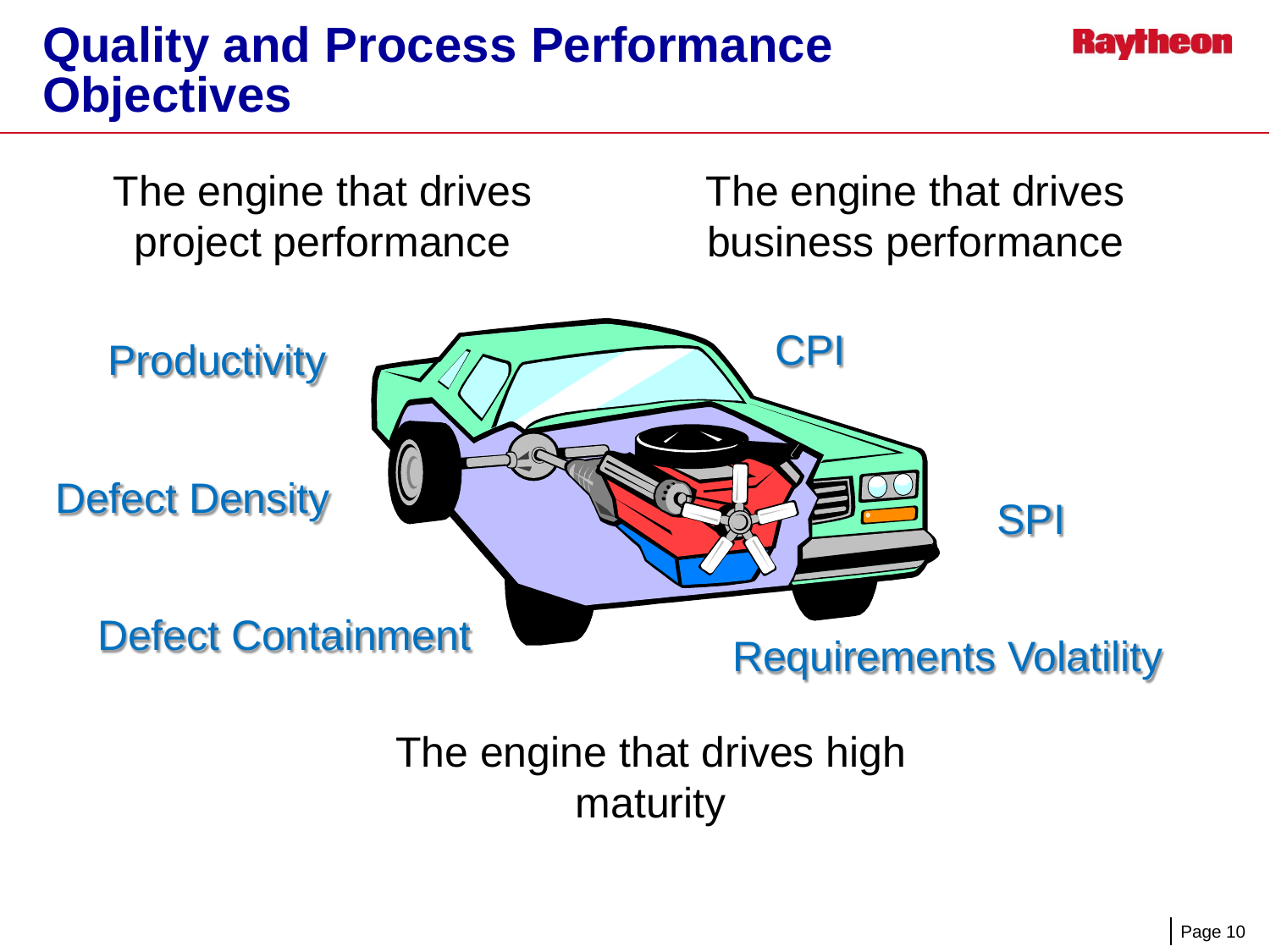#### **IDS Quality & Process Performance Objectives**

#### **Raytheon**

| <b>Raytheon Goals</b>                                                                                                        |                                                                                                                                      |                                                                                                                                                                                                                                                                            |                                                                                                                                                                                                                 |  |  |  |  |  |
|------------------------------------------------------------------------------------------------------------------------------|--------------------------------------------------------------------------------------------------------------------------------------|----------------------------------------------------------------------------------------------------------------------------------------------------------------------------------------------------------------------------------------------------------------------------|-----------------------------------------------------------------------------------------------------------------------------------------------------------------------------------------------------------------|--|--|--|--|--|
| Be regarded as a customer<br>focused company.                                                                                | Grow revenue faster than<br>market. Build on good<br>performance in improving cash<br>flow. Execute well and with<br>predictability. | Retain and attract world-class<br>talent while providing superior<br>opportunities for employee<br>development. Treat all<br>employees with respect.<br>Leverage our diversity efforts as<br>a competitive advantage,<br>continuing Raytheon's leadership<br>in diversity. | Improve ROIC for Raytheon<br>Company. Take R6o™ to the<br>next level, further engaging<br>customer and partners. Deliver<br>greater value and predictability<br>through IPDS, EVMS, and<br>$CMMI^{\circledR}$ . |  |  |  |  |  |
|                                                                                                                              |                                                                                                                                      |                                                                                                                                                                                                                                                                            |                                                                                                                                                                                                                 |  |  |  |  |  |
| <b>Raytheon Integrated Defense Systems (IDS) Goals</b>                                                                       |                                                                                                                                      |                                                                                                                                                                                                                                                                            |                                                                                                                                                                                                                 |  |  |  |  |  |
|                                                                                                                              |                                                                                                                                      |                                                                                                                                                                                                                                                                            |                                                                                                                                                                                                                 |  |  |  |  |  |
|                                                                                                                              |                                                                                                                                      |                                                                                                                                                                                                                                                                            |                                                                                                                                                                                                                 |  |  |  |  |  |
| <b>Raytheon IDS Engineering Quality and Process Performance Objectives</b>                                                   |                                                                                                                                      |                                                                                                                                                                                                                                                                            |                                                                                                                                                                                                                 |  |  |  |  |  |
| <b>Cost</b>                                                                                                                  | <b>Schedule</b>                                                                                                                      | Quality                                                                                                                                                                                                                                                                    | <b>People</b>                                                                                                                                                                                                   |  |  |  |  |  |
| $CPI \geq X$<br><b>Productivity X% &gt; Bid</b><br>Defect Containment $\geq$ X%<br><b>Requirements Volatility ≤</b><br>$X\%$ | $SPI \geq X$<br><b>Productivity X% &gt; Bid</b><br><b>On-time Deliverables</b><br>Average $>$ X%                                     | Defect Containment $\geq$ X%<br><b>Defect Density &lt; X</b><br><b>Requirements Volatility ≤</b><br>X%                                                                                                                                                                     | <b>Average X Hours Training</b><br>per Employee                                                                                                                                                                 |  |  |  |  |  |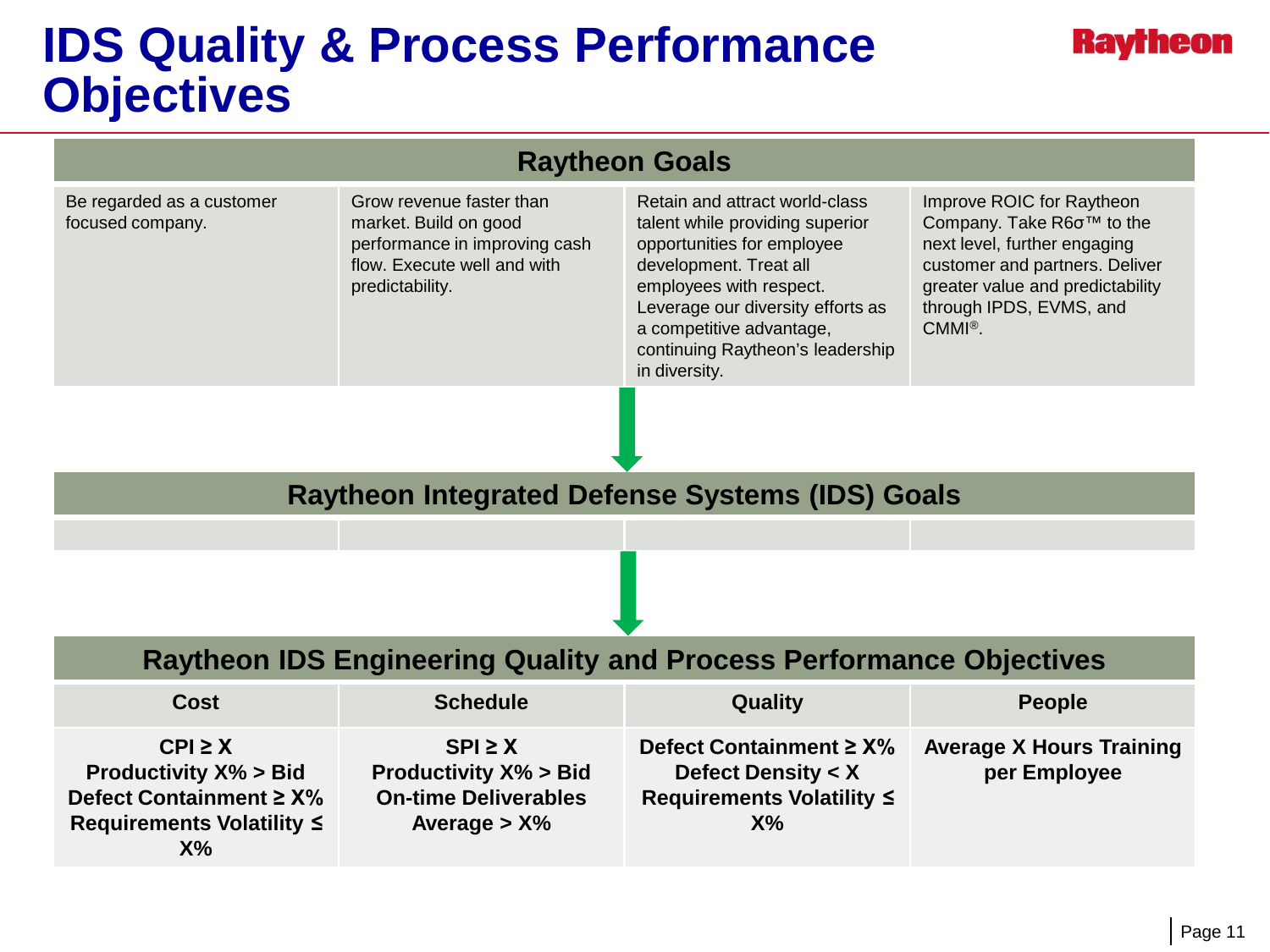# Raytheon IDS Return on Investment from Implementing CMMI**®** Maturity Level 5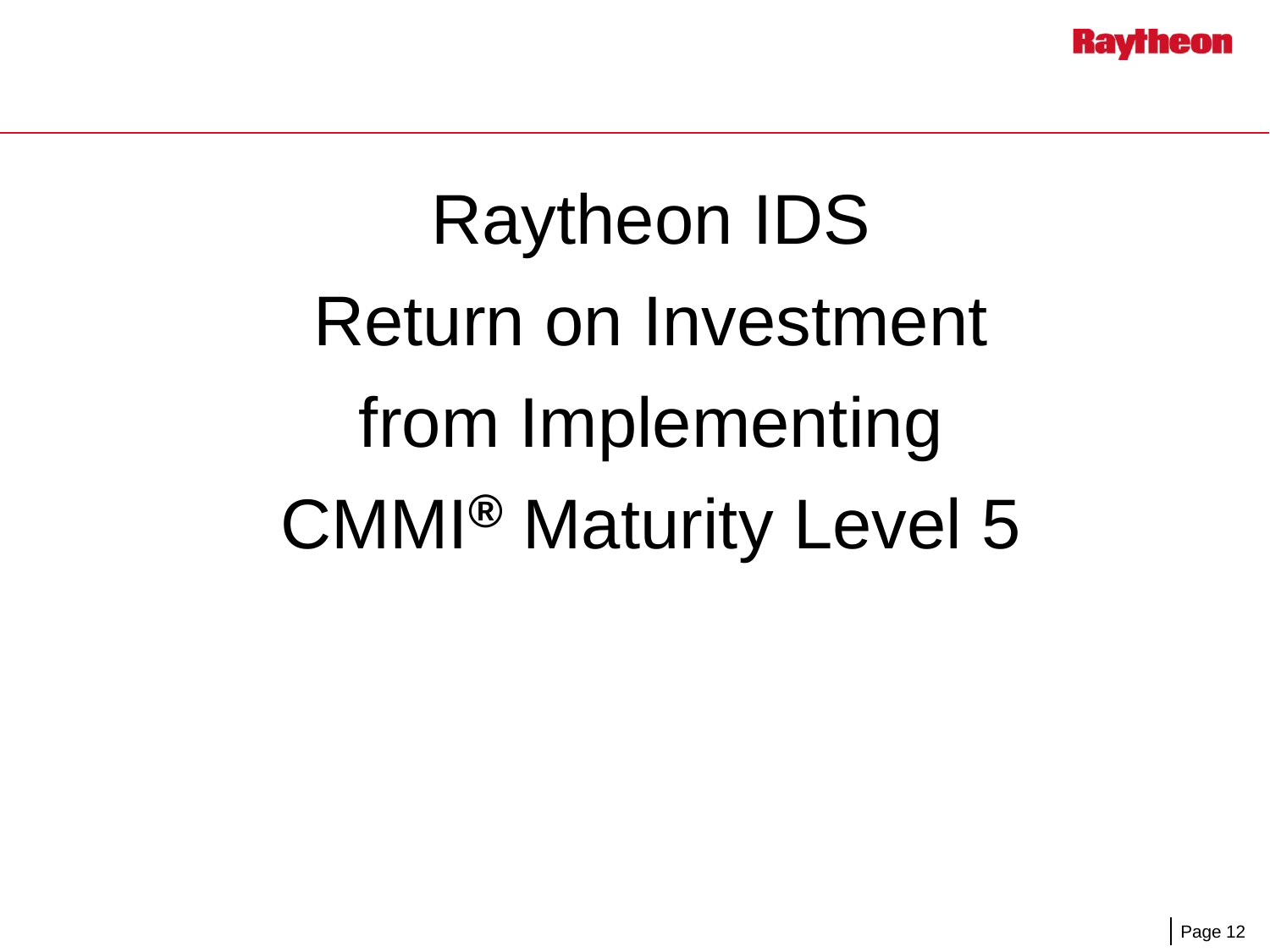

# **Assumptions - 1**

- Data used in this study compared IDS 2005 performance 2005 2008
	- IDS achieved ML 3 for SE/SW in 2003, ML 4 for SE/SW & ML 3 for HW in 2005, and ML 5 for SE/SW/HW in 2008
- Actuals and Estimates
	- In most cases, actual data was used in this study. If actuals were not available, conservative estimates were used with rationale
		- Projecting future return from CAR/OID projects is generally estimated
- Defining "Investment"
	- The cost of all activities to incorporate maturity level 4 & 5 practices into our business processes and be appraised
		- Appraisal costs, development and deployment of updated processes and enablers (e.g., process performance models), and training
- Calculating "Savings"
	- Apply baseline rates (e.g., 2005 productivity) against 2008 size (e.g., lines of code) to calculate "projected cost at baseline rates"
		- Projected cost at baseline rates = "2005 productivity" \* "2008 size" \* "2008 labor rate"
	- Compare "projected cost at baseline rates" to 2008 actuals
		- Savings = "projected cost at baseline rates" 2008 actuals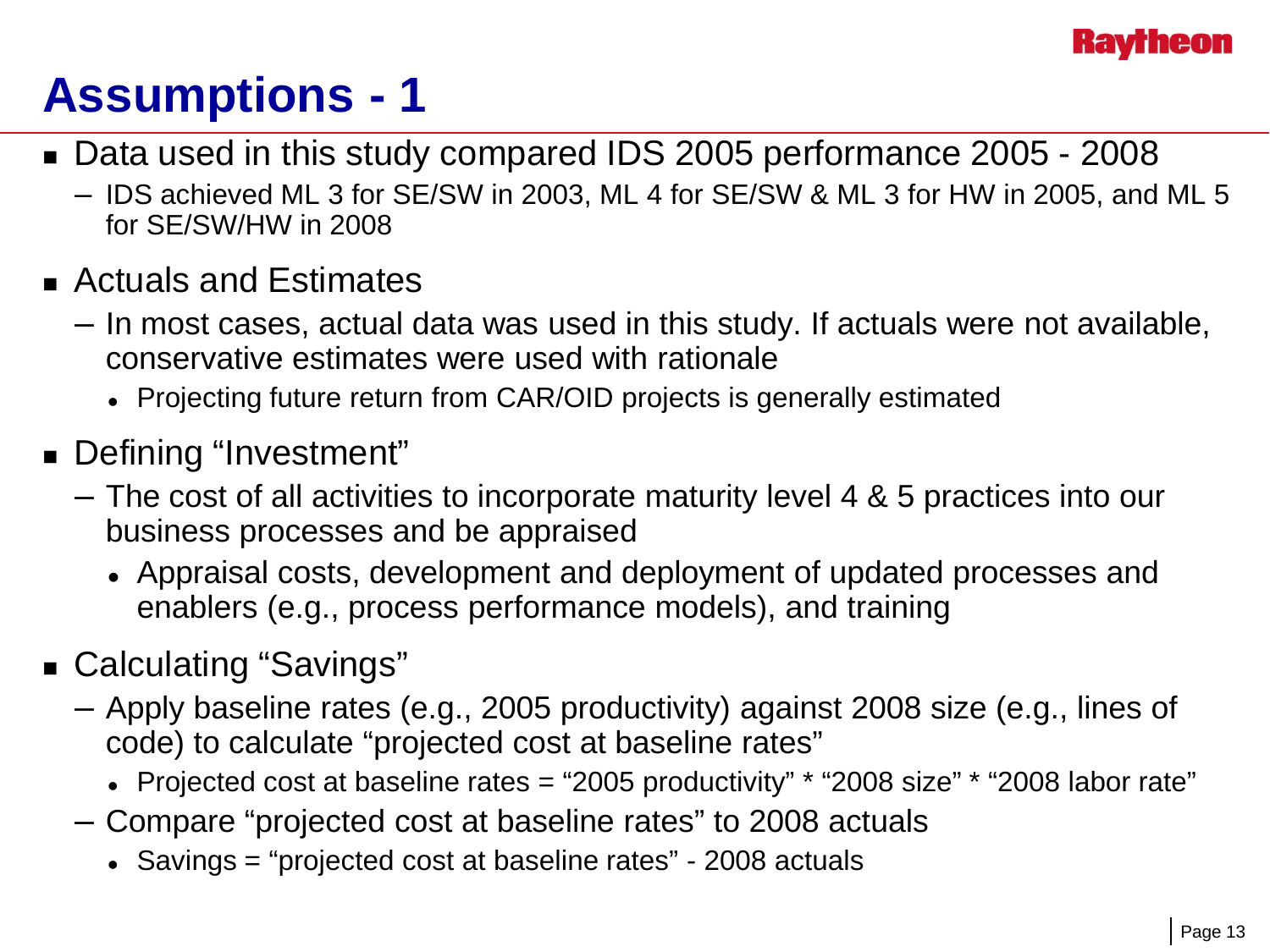

### **CAR/OID**

■ Sample included 19 CAR/OID process improvement projects – 14 CAR, 5 OID

|                            | <b>Total ROI</b> | <b>Highest ROI</b> | <b>Lowest ROI</b> | <b>Median ROI</b> | Number of<br>data points |
|----------------------------|------------------|--------------------|-------------------|-------------------|--------------------------|
| ROI on CAR/OID projects    | 38.4:1           | 183.3:1            | 1.9:1             | 14.3 : 1          | 19                       |
| <b>ROI on OID projects</b> | 57.1 : 1         | 183.3:1            | 10.7 : 1          | 50.8:1            |                          |
| <b>ROI on CAR projects</b> | 25.8:1           | 85.5:1             | 1.9:1             | 9.6:1             | 14                       |

- The large ROI on CAR/OID projects is not surprising
	- CAR/OID projects focus on IDS Engineering goals
	- 7 Defect Containment,10 Productivity, 1 CPI, 1 Measurement Team Training
- OID ROI is much higher than CAR projects
	- Benefits seen across programs provides more ROI

*Applying CAR project improvements wider across the enterprise would result in more savings*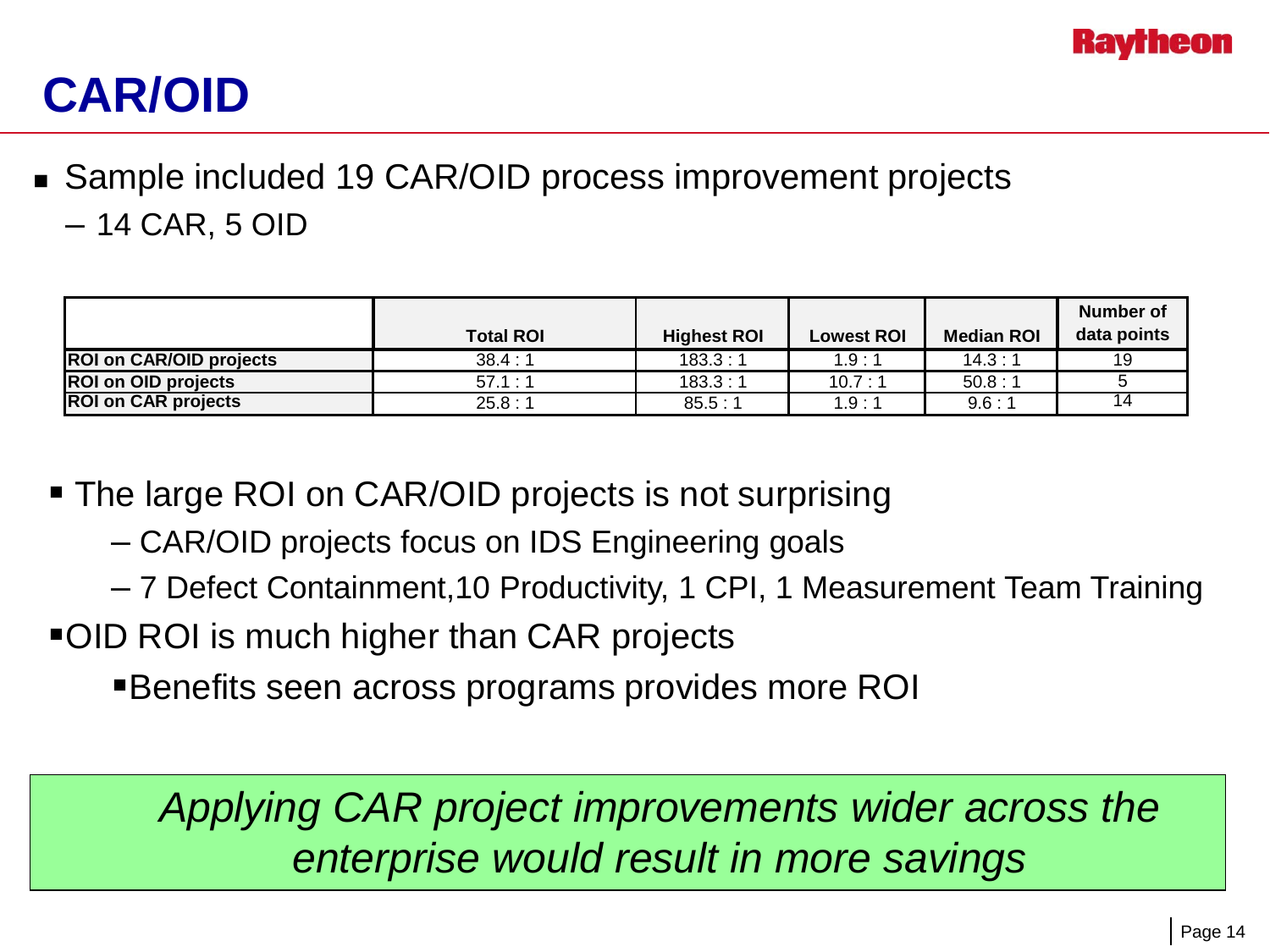

# **Systems Engineering**

- **Requirements Volatility** 
	- 56.1% improvement
- **Requirements Development Productivity** 
	- 14.3 % improvement
- CPI
	- 4% improvement
	- CPI variance reduction of 63%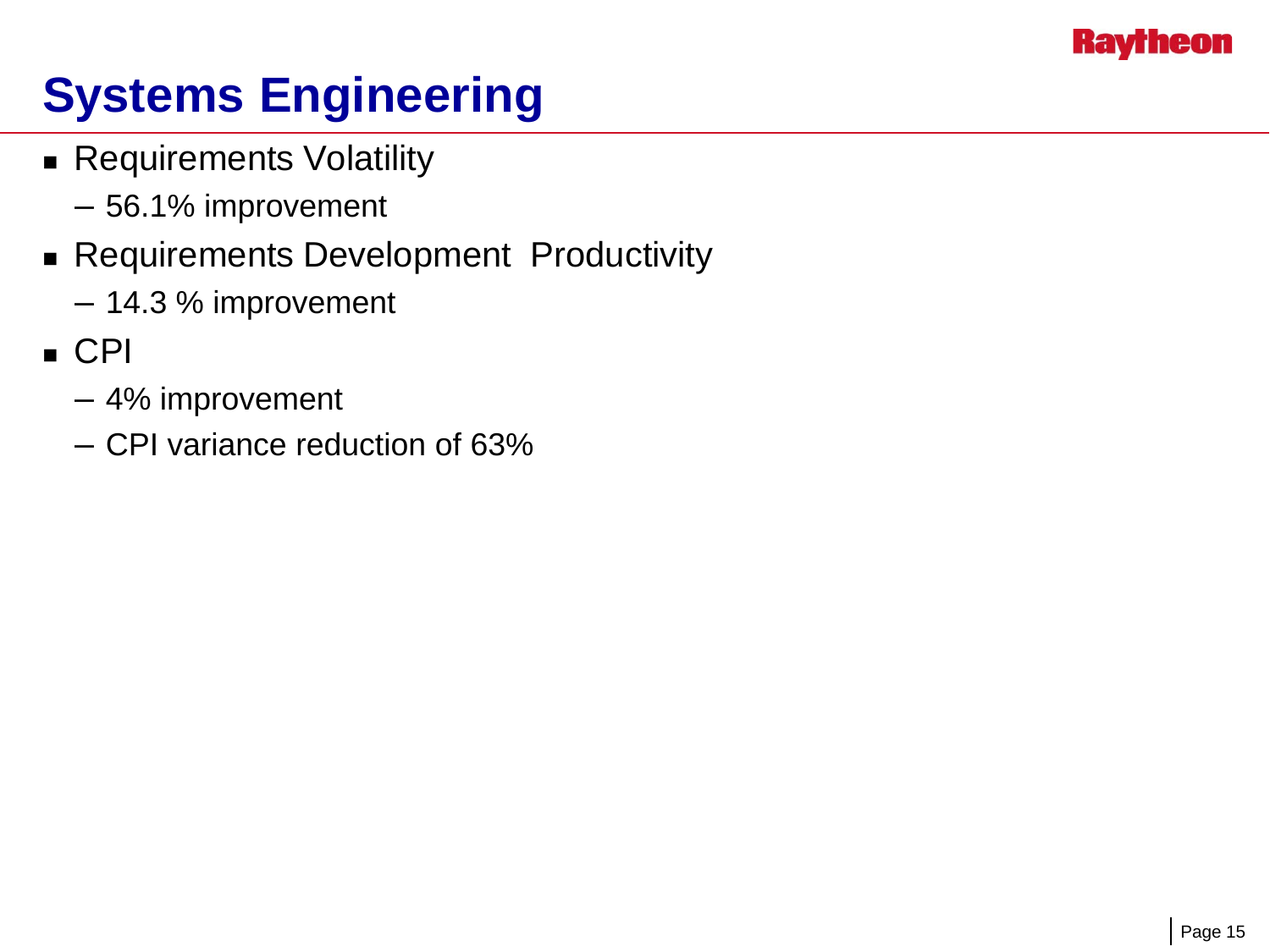

#### **Software Engineering**

- **DCTI Productivity** 
	- 65% improvement
- Defect Containment (SW Design through SW Maintenance)
	- 11.6% improvement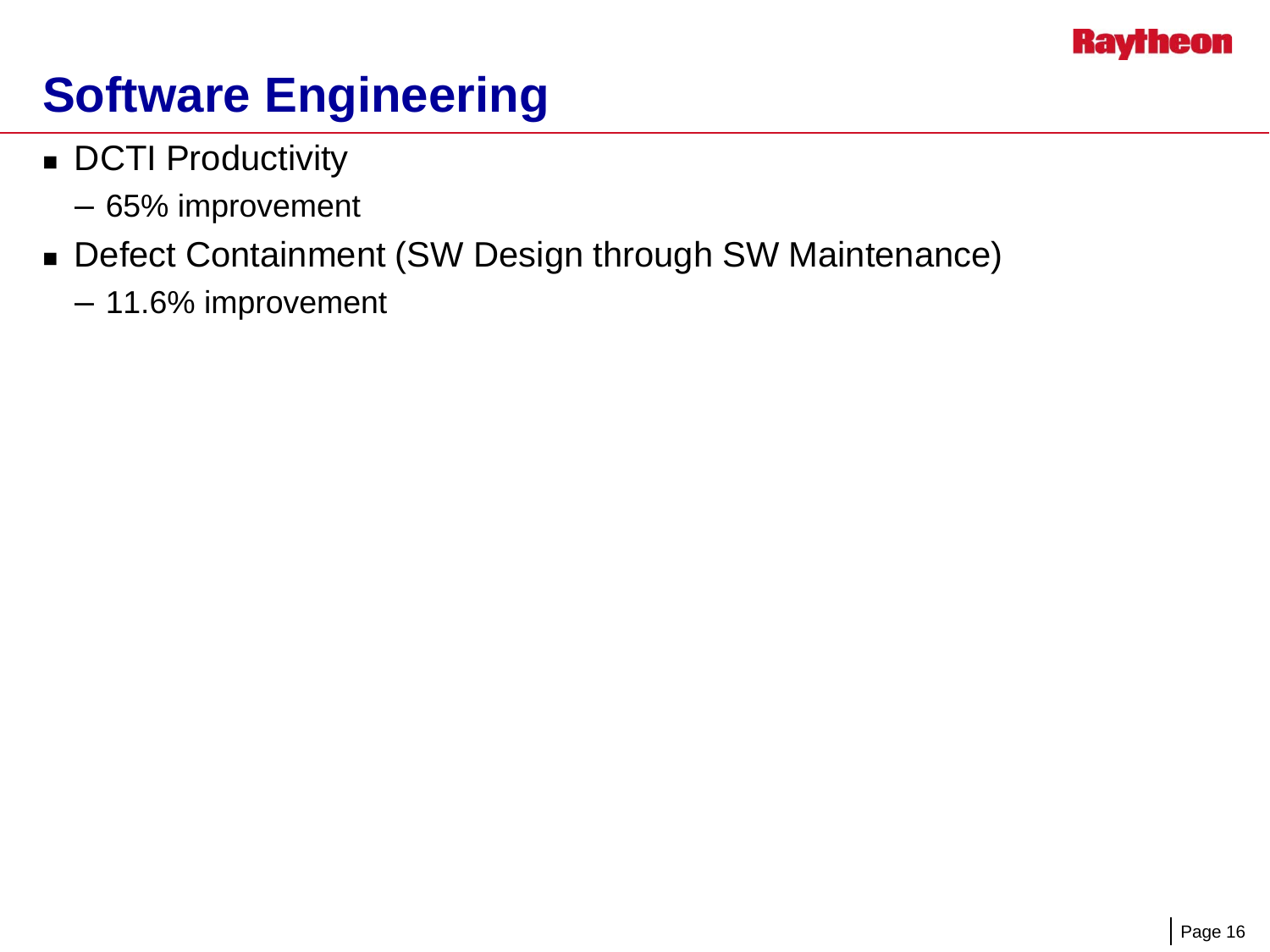

## **Hardware Engineering**

- Mechanical Engineering Productivity
	- 25 % improvement
- **Electrical Design Productivity** 
	- Analog: 33% improvement
	- Digital: 56% improvement
- **Defect Density for Drawing Checking** 
	- 65% improvement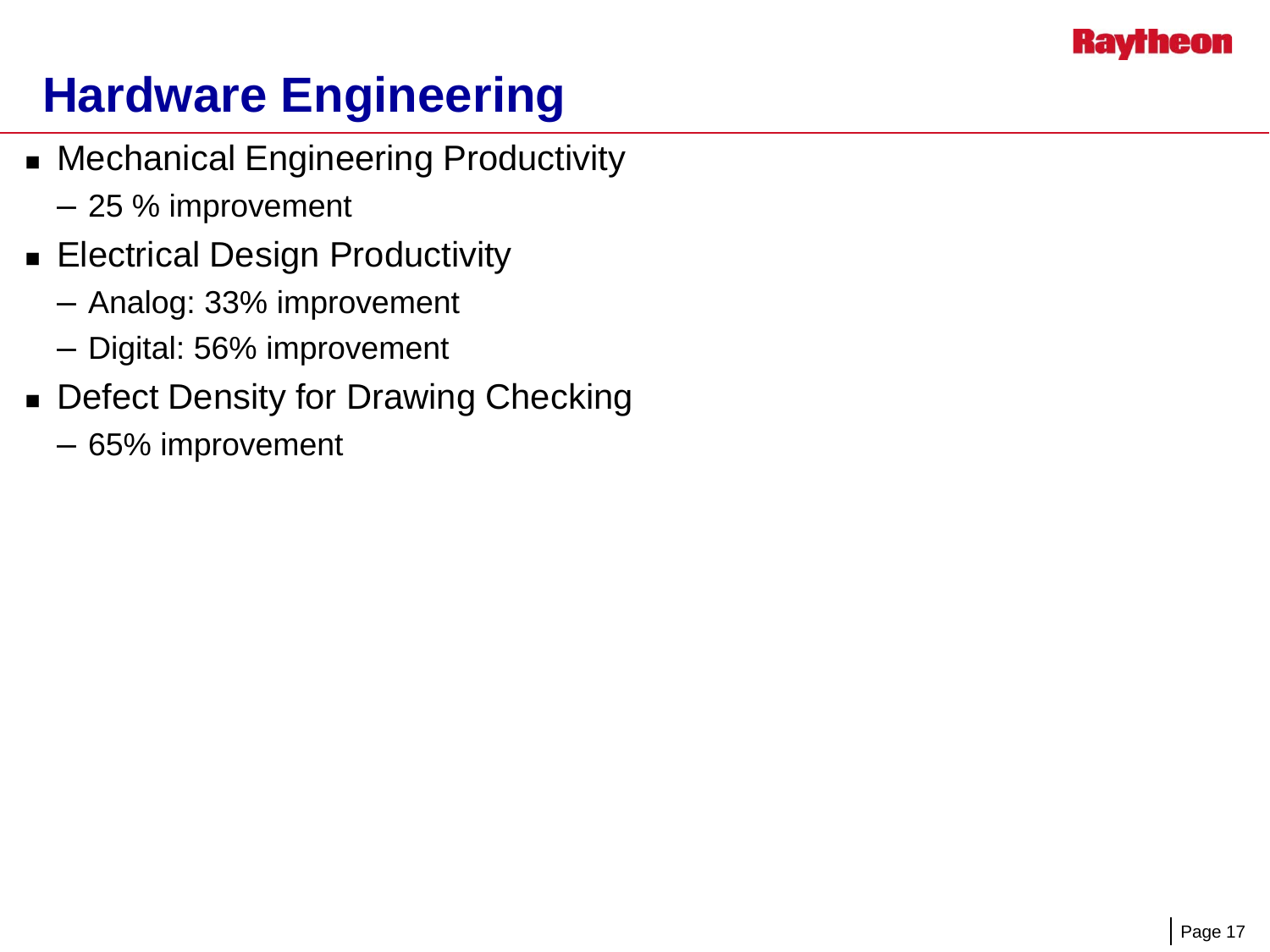

#### **On Time Deliverables**



| Year | 2003         | 2004   | 2005          | 2006   | 2007   | 2008         | 2009      |
|------|--------------|--------|---------------|--------|--------|--------------|-----------|
| חדר. | 32%<br>95.32 | 96.94% | $.7\%$<br>98. | 99.66% | 99.89% | 82%<br>99.82 | $00.00\%$ |

Through May

On Time Deliverables increase 4.9% since 2003. On Time Deliverables > 99% since 2006.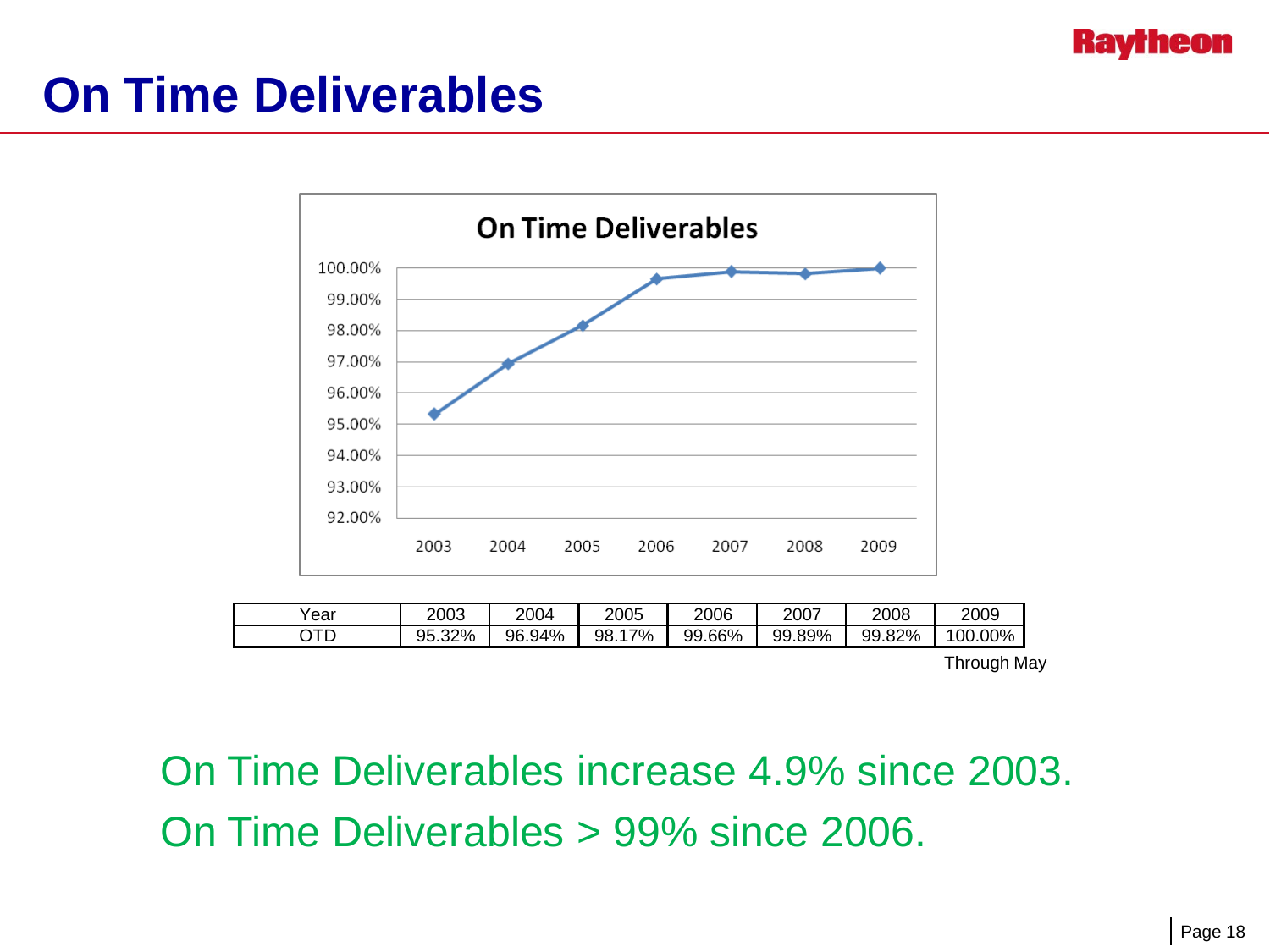

#### **Return on Investment**

#### Quantified ROI from IDS CMMI<sup>®</sup> Maturity Level 5 activity: 24 : 1

- Comparison with industry from *"Performance Results of CMMI ® -Based Process Improvement",*  August 2006, CMU/SEI-2006-TR-004
	- Median ROI 4 : 1
	- **Lowest ROI**  $1.7:1$
	- Raytheon IDS 24 : 1
	- Highest ROI 27.7 : 1



- IDS results are a direct consequence of meaningful process improvement aligned with the business and engineering objectives
	- Focus on major savings items: productivity, defect containment, CPI/SPI produces real results – the essence of Level 5!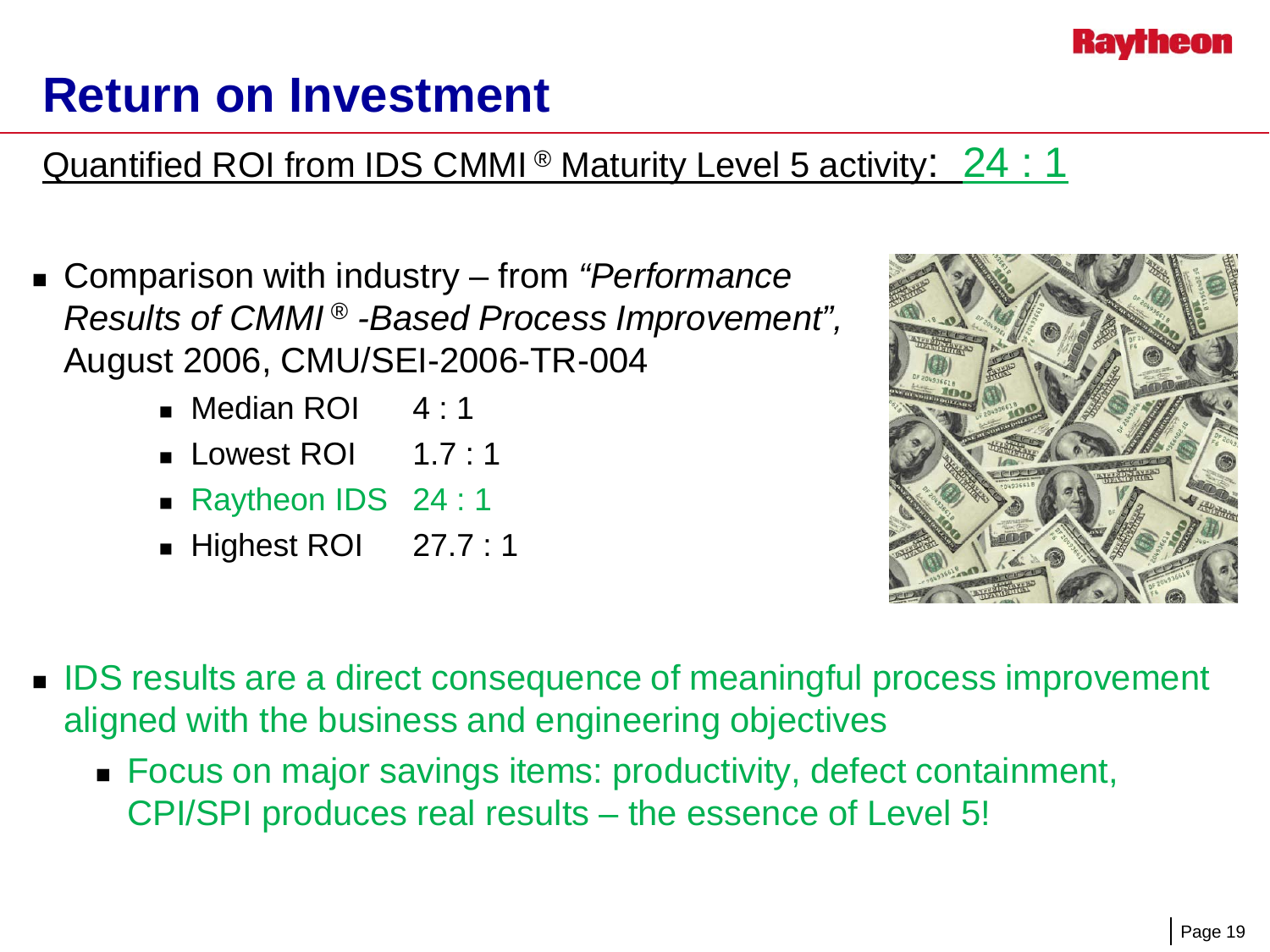

## **Summary**

- $\blacksquare$  What an organization gets out of process deployment and CMMI  $^\circledR$ appraisals is a reflection of what the organization puts into it
	- Organizations that focus on a maturity level number and "minimal compliance" are unlikely to derive any benefits
- High maturity, with its focus on quality and process performance objectives, puts organizations and projects in a position to succeed
	- OPP applies statistics to management
		- Establish quality and process performance objectives
		- Process performance models that illuminate potential problems in achieving objectives and address real project issues are invaluable to the organization
		- Process performance baselines identify the ability of the organization and its programs to perform in relation to their objectives
	- QPM and CAR push organizational objectives into projects' daily activities
		- Makes the objectives real to projects, and not just rhetoric
		- Helps projects more fully understand their role in business success
		- Having organizational/project goals in project metrics charts focuses project reaction when objectives are not being
	- OID prioritizes process improvements based on their relationship to objectives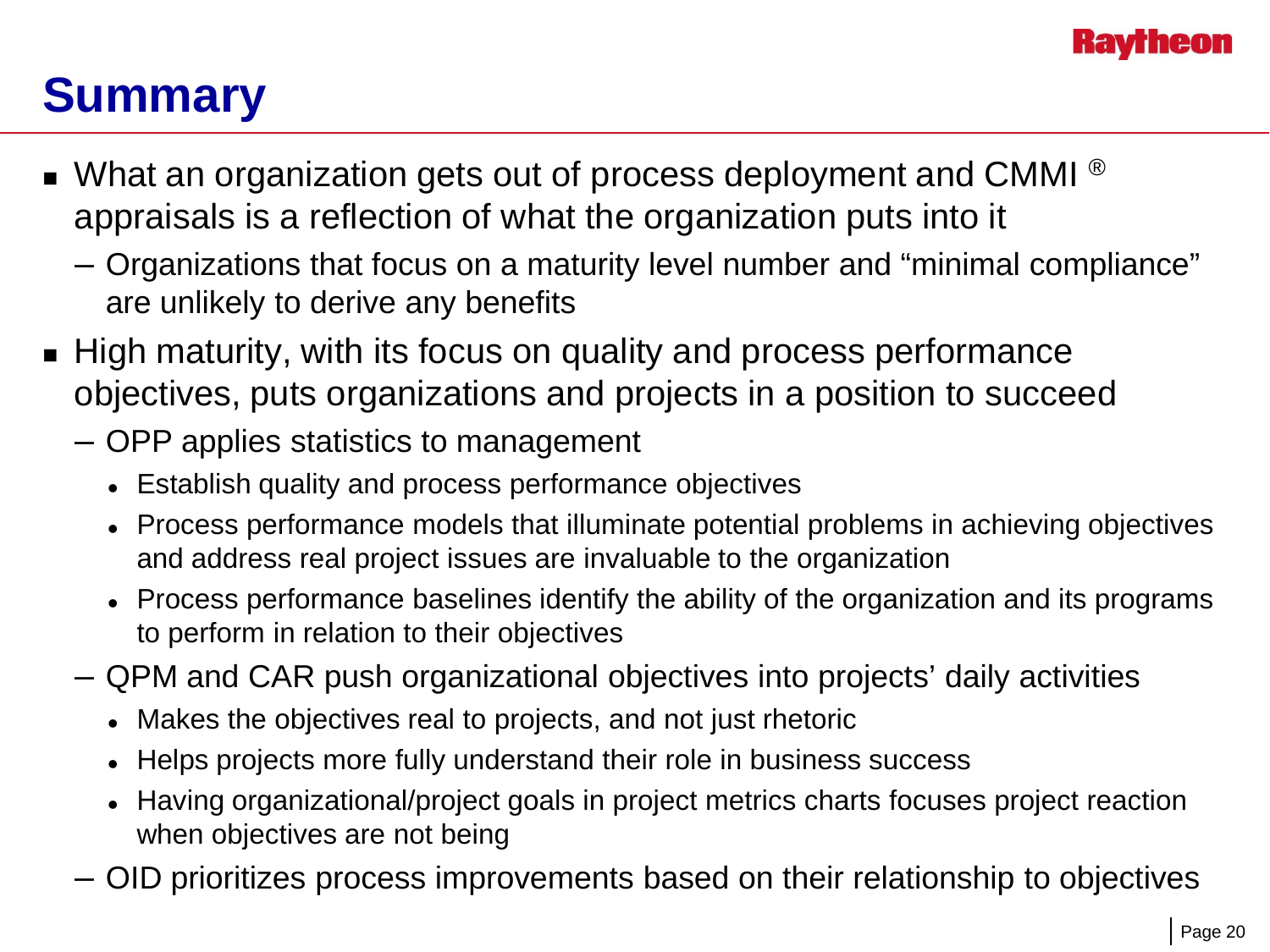

## **Summary (continued)**

#### All Maturity Levels offer benefits

- Maturity Levels 2 and 3 help prevent disasters and gain control
	- Are not focused on quality and process performance objectives as a the driver of process improvement activity
	- $-$  Set a low ceiling on benefits of CMMI<sup>®</sup> based process improvement
- Maturity Levels 4 and 5 manage ability to perform against quality and process performance objectives that align with business objectives, and take action accordingly

A high maturity organization where all individuals recognize their role and responsibility for business success is an organization that is more likely to achieve success.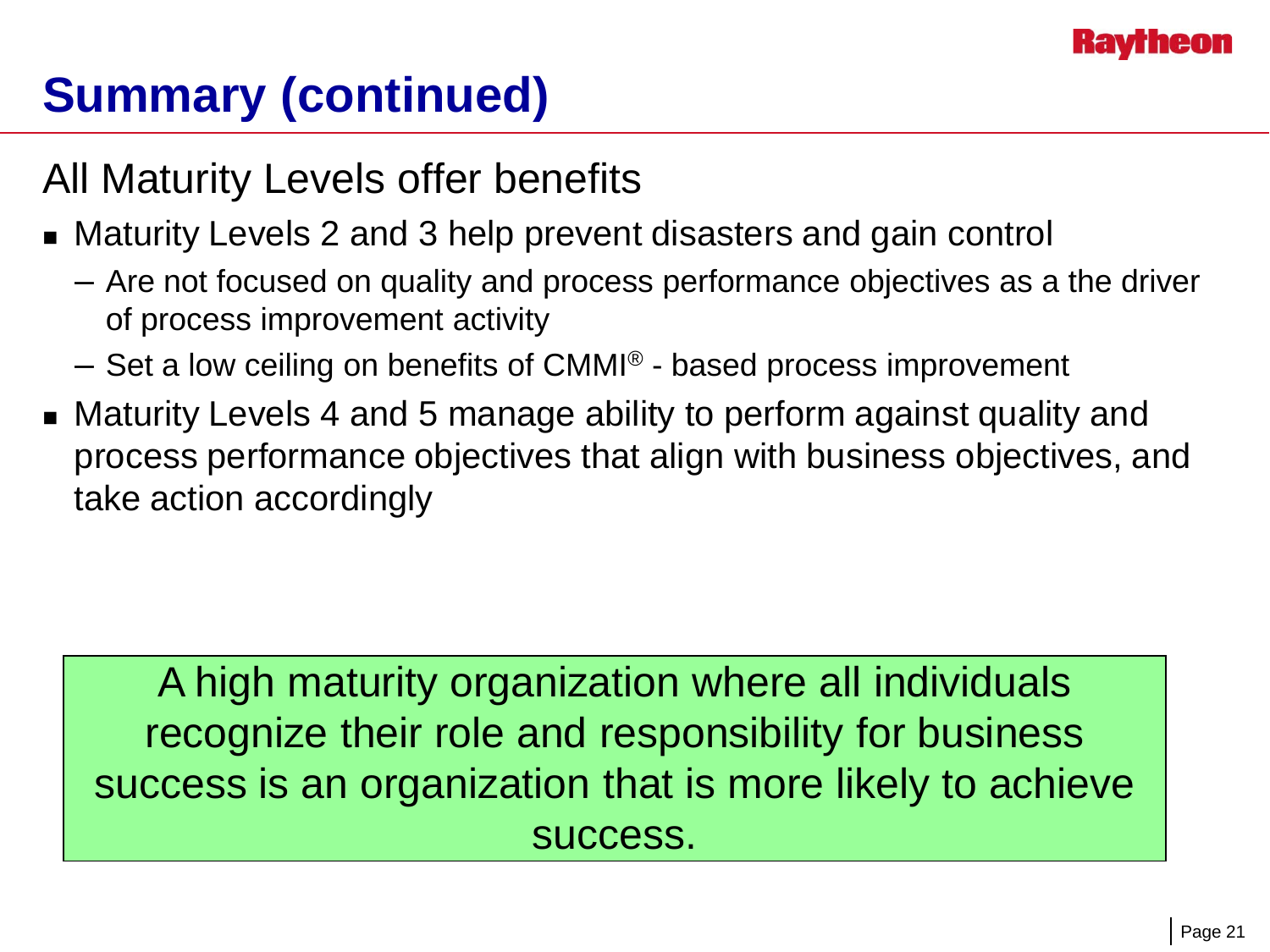

#### **Questions**

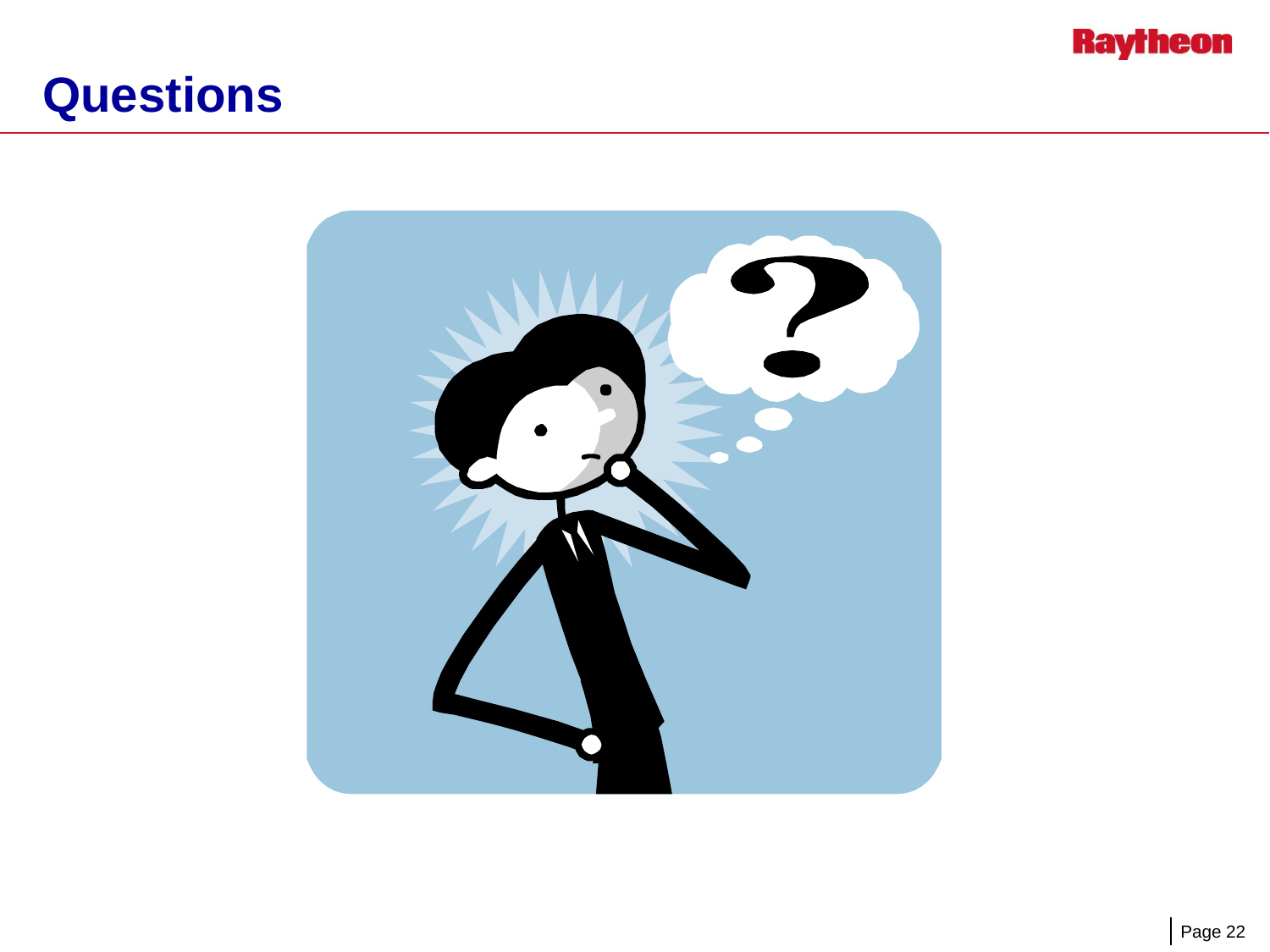

#### **Contact Information**

■ For future questions the presenter contact information is:

Michael Campo Email: Michael\_J\_Campo@raytheon.com Phone number: 978.858.5939 Raytheon Integrated Defense Systems Tewksbury, MA 01876